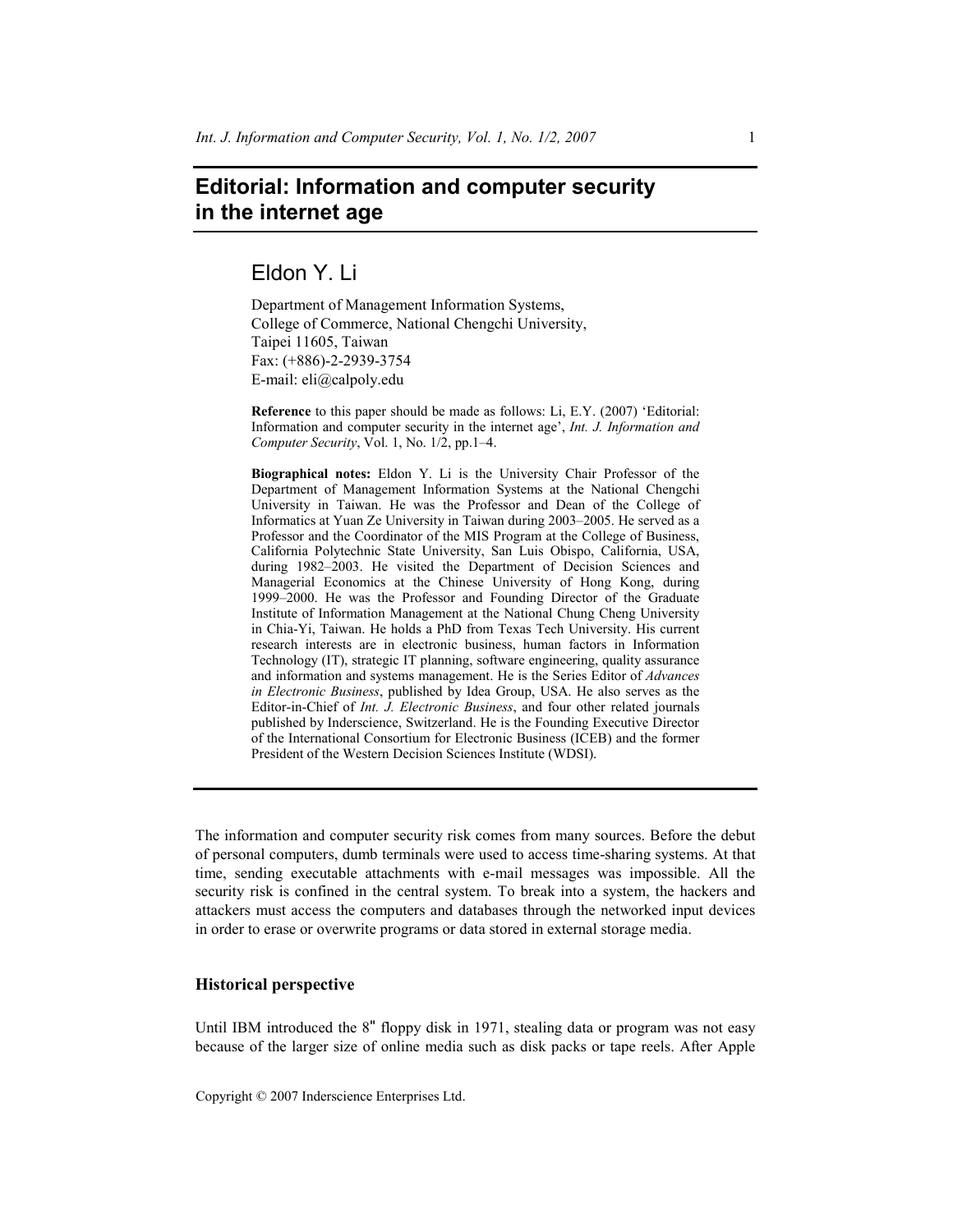# 2 *E.Y. Li*

Computers introduced Apple II Plus in 1979, computer viruses began to creep in. The first computer virus was found on Apple II's operating system in 1981. It spread widely through the pirated copies of video games. In IBM PC and compatibles, the first virus, 'Brain', emerged in 1986. The infection came through the boot sector of a floppy disk. To get infected, users must insert the floppy disk into the disk drive and actually read the disk. Therefore, the security risk could be easily managed in that era. However, with the advent of internet and WWW, the ball game has been entirely different. Besides reading an infected storage medium, users might get attacked by opening an attachment in an email, clicking a hyperlink on a website or simply previewing an e-mail message in Microsoft Outlook. Even when they are not working or have turned off their computers, they might get too many spam messages and become unable to receive normal messages because of the disk quota overload; this is similar to 'denial of services' an ISP may encounter. The worst case is the invasion of spyware, which steals users' identities or critical information; the attack instructions of a spy agent that get downloaded on a victimised computer might vary based on the operating systems. Since the mid 1990s, the ubiquity of the internet has exacerbated the risk epidemic, enabling a virus to infect millions of people in a short period of time. For example in the year 2000, the 'Love Bug', also known as the 'I Love You' and 'LoveLetter' virus, spread from the Phillipines over to the US and Europe. In only 6 hours, it infected 2.5 million PCs causing an estimated US\$8.7 billion in damage. Other infamous viruses include 'Klez .H' (US\$13.9 billion) and 'Sobig' (US\$29.7 billion) that were extremely prolific in 2003.

### **Preparing for the unthinkables**

In the internet era, the security risk of an organisation may come in any form, at any time, and from any place. It is a jungle out there; we must prepare for the unthinkables. Unthinkables such as the 11th September attack and more recently the hurricane Katrina in the U.S., tell us that organisations must stay resilient and get ready for disaster recovery at any time. Deutsche Bank in Germany, as an example, was able to activate its backup systems in Ireland and went on to clear more than \$300 billion in transactions on the same day when the South Tower of the World Trade Center collapsed on its New York facility. However, this seems to be the exception rather than the norm. A recent survey in 2005 by nCircle Network Security, Inc. of San Francisco (see http://www.ncircle.com /index.php?s=news\_press\_2005\_0711) polled 1,700 CIOs, CSOs and Security Directors and reveals that many businesses still lack the information about the effectiveness of their security systems. The results indicate that 60% of the respondents were unable to determine the trend of their network security risk. More than half (58%) of them stated that they are unable to generate reports about applications or vulnerabilities on their network by region, business unit or business owner. Furthermore, 52% of them stated that they have no way to verify and manage compliance with their own internal security policies. The results of this survey call for two needed-services: education and disaster-recovery services. For education service, the academic institutions should answer this call and include a core course of information and computer risk management for all students in the curriculum and other various related elective courses for computer science or information systems students in particular. Regarding the disaster-recovery service, the industry should answer the call and make it more affordable for small and medium enterprises to use the service.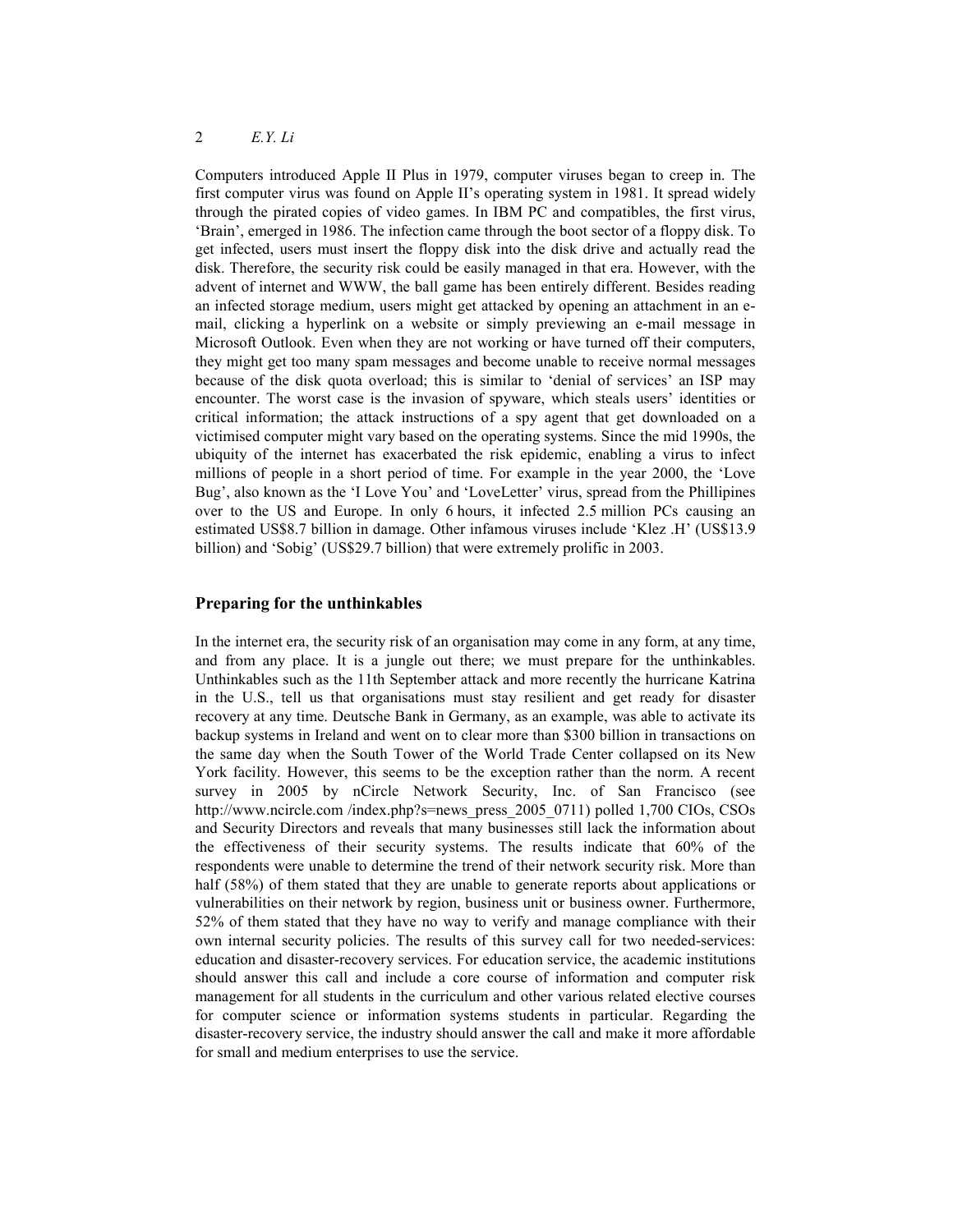#### **User beware**

Today's hackers could not only send viruses or worms to users directly via e-mail messages, but they could also enter into a web server to change the code of a hyperlink so that when a user clicks on the hyperlink, a malice program is downloaded and executed. To protect from attack, end users must be beware of the possible sources of viruses and worms. The following suggestions might help.

- Install anti-virus software and activate its online virus protection function.
- Do not execute program code from unknown sources. Do not allow your web browser to execute Active-X code without your consent.
- Turn on your firewall to protect from eavesdropping of hackers.
- Create user account and password for your PC, to protect from local or remote access by hackers.
- Do not preview an e-mail message from unknown source. Use junk control function to mark it as junk and delete it without previewing it.
- Do not download attachment file without file extension, or with such file extension as PIF, WMF, EXE, BAT, INI. The first four types of files are executable, while INI could change your software or hardware configuration.
- Before clicking on a hyperlink, review its URL to know where you are going. Do not go to an unknown site.
- Finally, turn off your computer when you are not online.

# **The call for actions**

As computer users in a corporate office, we urge the ICT industries to take a more active role in defending us. They should engage and fight the hackers and cyber-terrorists at the network entrance, using not only software but also hardware to prevent their malice code from entering into users' network and computer systems. For example, communication's hardware manufacturers are embedding firewalls and anti-virus filters in their network routers. Microsoft is introducing Vista operating systems to provide better security for PCs. With the aforementioned calls in mind, the aim of *International Journal of Information and Computer Security* (IJICS) is to promote and coordinate developments of information and computer security in the fields of information technology, political science, informatics, sociology, engineering and science. It focuses on theory, design, implementation, analysis and application of secure information and computer systems. The Journal publishes original and review papers, technical reports, case studies, conference reports, management reports, book reviews, notes and commentaries, as well as emerging issues of interest to professionals and academicians. We invite articles representing synergy between academic and business as well as theory and practices.

Finally, we express our gratitude to Inderscience's staff for their high-quality professional assistance during the pre-publication process and to our editorial team and board members for their continuous support during the journal's planning phase. Our